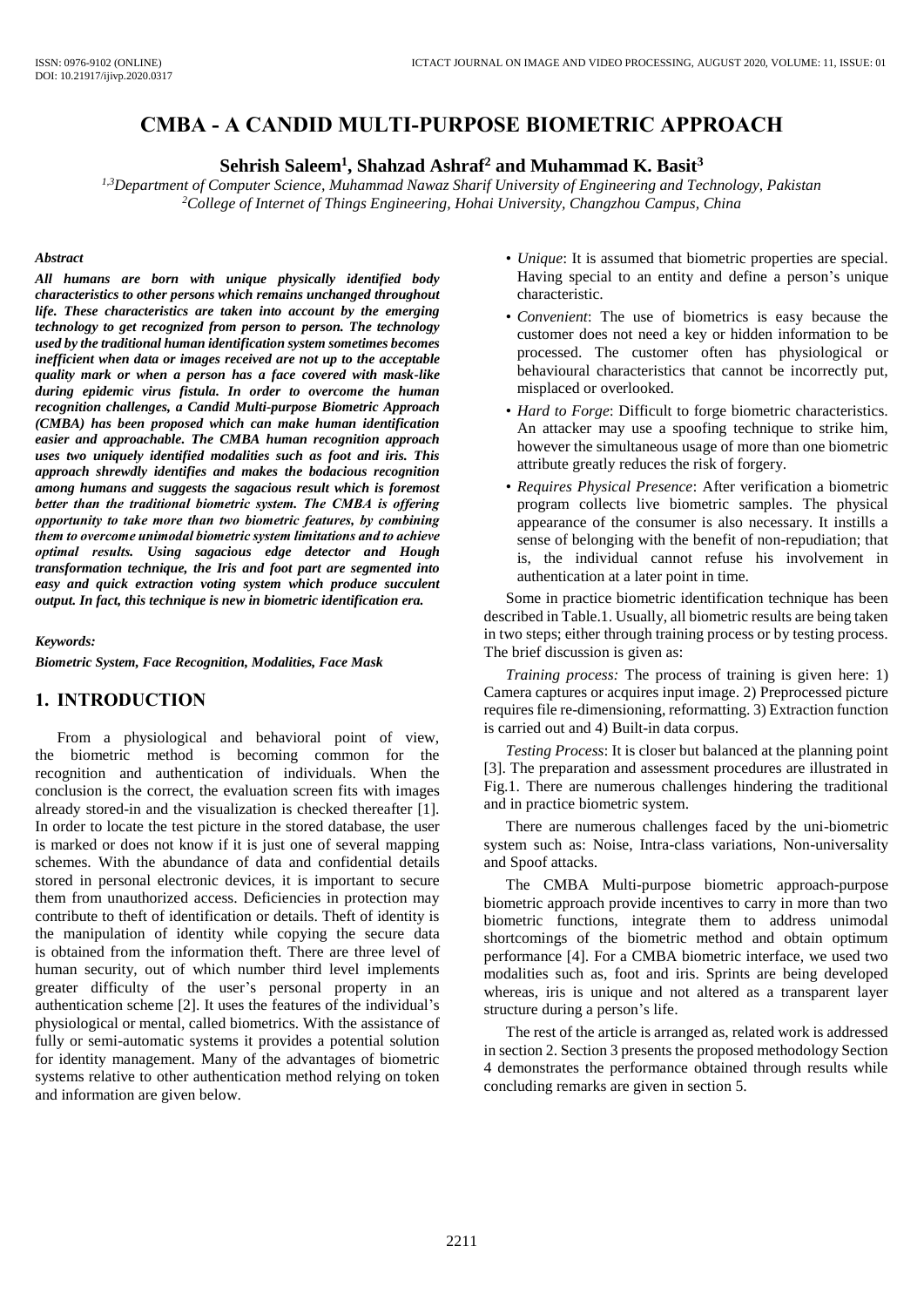| <b>Biometric technique</b> |                                     | <b>Process</b>                                                                                                                                                                                                                                                                                                                                                                                                                                                                                                                                     | <b>Challenges</b>                                                                                                                                                                                                                                                                               |
|----------------------------|-------------------------------------|----------------------------------------------------------------------------------------------------------------------------------------------------------------------------------------------------------------------------------------------------------------------------------------------------------------------------------------------------------------------------------------------------------------------------------------------------------------------------------------------------------------------------------------------------|-------------------------------------------------------------------------------------------------------------------------------------------------------------------------------------------------------------------------------------------------------------------------------------------------|
|                            | Finger print<br>thumb<br>impression | Indeed, it is a most appropriate and common method of<br>human identification an individual over the last decade.<br>The system uses a magnetic ink to get the print on paper<br>with finger or thumb. It's a pattern with ridges and<br>valleys on the finger skin layer. Certain patterns emerge<br>during the formation of the fetus and remain constant<br>throughout the course of life.                                                                                                                                                      | It needs a sufficient number of<br>characteristics (minutia), true<br>characteristics and their consistency. It<br>also demands the consumer to<br>collaborate strongly, to spoof and to<br>decrease the consistency of the sample<br>obtained.                                                 |
|                            | Face<br>recognition                 | The facial or face recognition is a technology in which<br>an individual is recognized and instantly checked via<br>digital picture. This non-invasive data processing is one<br>of the key benefits of the face over other techniques.<br>The Facial Recognition Method has two key parts: (i)<br>the position of the face in the picture and (ii) the<br>identification of the object. Holistic facial recognition<br>methods utilize anatomical differences between facial<br>traits such as pupils, nose, mouth and eyebrows as<br>attributes. | Non-cooperative behaviour of users,<br>changes in background lighting,<br>illumination, exposure, expressions,<br>occlusions, ageing, etc.                                                                                                                                                      |
|                            | Ear biometry                        | Ear biometry utilizes attributes or traits of the ear for<br>matching. It is secure and does not shift with age. This<br>has long been seen in the investigative area as a form of<br>individual identification. The ear form is constant and<br>does not shift with time. With time. This has no<br>expression as compared to face. The light pattern is<br>always standardized.                                                                                                                                                                  | Hair or some other international object<br>such as the earring, hat, earphones etc.<br>are the biggest annoyance of the ear.<br>Ear is significantly influenced by the<br>changes of positions, although from the<br>front photo it is not noticeable. Small<br>heads have less features        |
|                            | Hand<br>geometry                    | It includes the calculation and study of the form of the<br>hand of the consumer. This is a fairly quick, easy to use<br>and cost-effective method. It can be easily integrated<br>with other devices or system even if it requires special<br>hardware to be used. Factors such as dry skin have little<br>impact on the system's efficiency.                                                                                                                                                                                                     | Jewellery or agility can present a<br>problem in proper geometry extraction.<br>Some of the main drawbacks is the<br>poor differential potential of hand<br>geometry.                                                                                                                           |
|                            | Palmprint                           | It contains folds, key lines, shape, ridges, delta points,<br>local minutiae points, etc. It is important to use all such<br>details for acknowledgment. Even in monozygous<br>twins, the palmprint patterns are found to be unique, but<br>the stability of palmprint features is not yet critically<br>studied. The camera used to get the picture by hand is<br>low cost and user friendly.                                                                                                                                                     | The scanners used to obtain the<br>palmprint are bulkier and due to the<br>wide capture region it requires more<br>computing capacity. The amount of<br>features in a palmprint image is lower,<br>so it is challenging to remove due to<br>rough palm surface.                                 |
|                            | <i>V</i> oice<br>recognition        | Every individual person possessed specific tone, pitch,<br>and speaking style under the behavioral characteristics<br>of voice biometric system therefore it's a speedy<br>method of identification which requires no specific tool<br>or system. The voice character requires properties<br>including fundamental pitch, nasal sound, cadence,<br>inflection, etc.                                                                                                                                                                                | Voice can be captured quickly, and<br>unauthorized access is likely. The<br>speaker can alter a person's speech and<br>may find speech identification<br>challenging, such as noise, sickness,<br>gender, mental and physical conditions.                                                       |
|                            | Signature<br>identification         | Handwritten signatures in other fields, such as banking<br>and legal documents, are also used for offline device<br>authentication. Wide signature database availability<br>renders it one of the most-needed automated<br>authentication schemes.                                                                                                                                                                                                                                                                                                 | One of the biggest challenges of this<br>technology is poor permanence<br>characteristics due to high levels of<br>variability in handwriting with time.<br>An impostor can reproduce a signature<br>easily. Since not everyone can sign,<br>lack of universality is a prime factor as<br>well. |

| Table.1. In-practice biometric techniques, comparison and challenges |  |  |  |
|----------------------------------------------------------------------|--|--|--|
|----------------------------------------------------------------------|--|--|--|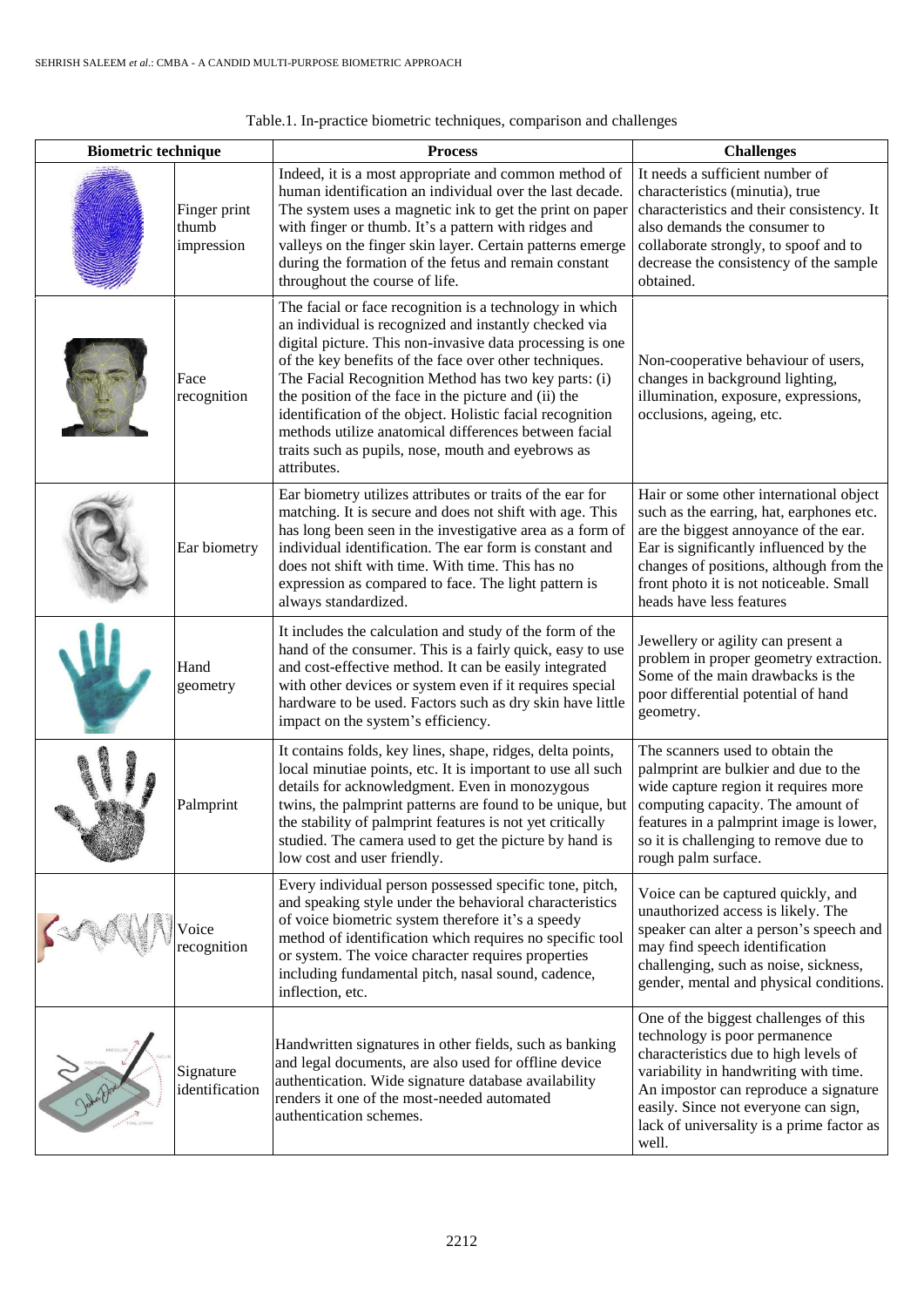

Fig.1. Information training flow process

#### **2. RELATED WORKS**

Many researchers have made significant contributions reported [5], that the biometrics is becoming more commonly used in several places through different biometric device such as bank, institute and airports. Multi-purpose biometric is preferred in authentication-based image processing applications. There also exist a multi modal systems working on physiological and demography information for identification of person.

Author links open overlay panel Michail et al. [7], introduced a biometric system for person recognition that shown the improvement accuracy of the recognition system. Another research work on face and ear-based hybrid system has been presented by [8]. This system is used Iterated Function concept in which images are compression and indexed. Sarfraz et al. [9], designed a multi-biometric system that combines face modalities and foot modalities using PCA [10], classifier for face and wavelet transformer for foot and concatenated after normalization process to obtain a matching score and take a decision. Another author Davrondzhon [11], proposed a system for multimodalities biometric that combines face, ear and iris using PCA, Eigen image [12], and hamming travers [13], classifier for feature extraction, sum rule method is used for fusion to calculate matching score. They introduced recognizing person utilize multiple biometric traits and their advantages such as high accuracy and robustness, that increased recognition performance. Herbadji et al. [14], developed a Multi-biometric system, which combined face and foot modalities at decision level using PCA classifier for face and wavelet transformer for foot and concatenated after normalization process to obtain matching score [15].

### **3. METHODOLOGY**

The body parts can be paired with the other body elements in several potential ways, leading to very diverse machine architectures. Particularly in parallel or in cascade, the Iris footprint can be combined and therefore further findings are arranged as:

# **3.1 IRIS BIOMETRICS**

Iris recognition work on the colored part of eye that is isometrics surrounds by pupil known as iris. Iris image is captured using high quality camera every person has a unique iris. Process

of calculating patterns are very complex it stored in bit format [7]. Hamming traverse method is used for calculating the distance between test image and stored template if the distance is zero that indicate the test image and training image is same otherwise, we can say both images are different.

# **4. FOOTPRINT BIOMETRICS**

Identification of peoples by fingerprint is becoming a wonderful success. Measurement such features are not a complicated process some transformation such as furrier, Haar are available [16]. Each parson has completely different footprint and it is easy to capturing without any special requirement both leg images can be used for recognition. Captured foot image needs some additional approach such as cropping and resizing. The Fig.2 displays the picture captured by high quality camera than the RGB image converted into gray scale after that resize them for preparing the database [17].



Fig.2. Information retrieval process from foot segments

#### **4.1 HAMMING DISTANCE METHOD FOR IRIS**

Hamming distance approach is applied for a matching iris templates incorporate noise masking. The distance between two iris templates is calculated in bits format and distance calculated between two iris templates if the distance is minimum that indicate the iris are same otherwise iris are not matched which confirms, hamming distance is a reliable and accurate for iris recognition [18]. The iris recognition process completed in three stages:

- *Segmentation*: Located the iris region
- *Normalization*: Created a consistency of data iris region
- *Feature Encoding*: Produced templates as set of discriminated features of the iris.

The process of segmentation and normalization is illustrated in Fig.3.



Fig.3. Bits formation from extracted iris segment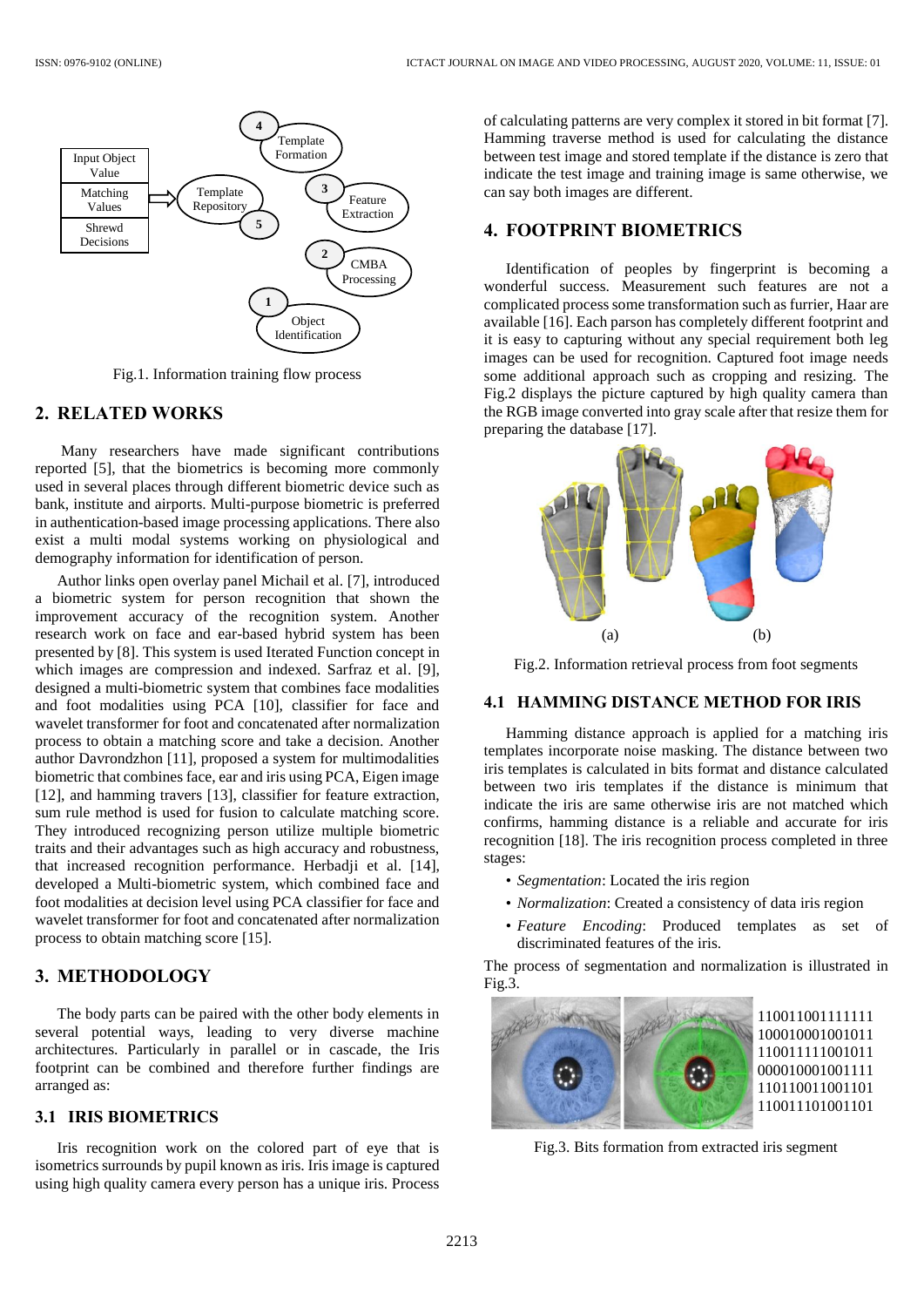#### **4.2 SEQUENTIAL MODIFIED HAAR TRANSFORM TECHNIQUE**

The sequential modified Haar wavelet [19], is based on the mapping technique in which integer-valued signals are mapped using the reconstruction of image technique. Wavelet coefficients represented by decimal numbers and each decimal value needed eight bytes for storing the Haar value [4].

### **4.3 CMBA APPROACH**

The sample of eye images are being consider as input to the system and thereby iris templates are generated as output. The discrete bits formation of the image has been obtained illustrated in Fig.4, showing segmentation and normalization stages. The system proposed produces n number of iris codes out of n number of eyes tests performed at various time periods from the same person. Using majority voting scheme, a unique iris code *x* is built from the n number of iris code. The suggested framework operates on *x* and generates codewords, known as Error Corrected Iris Code (ECIC). These ECICs are composed of iris coding and parity regulation *p*. The hash h is also created from code x. Eventually, parity regulates *p* of the ECIC, matrix *h* of parity and hash-*h* render code that are embedded in digital images by transformation of the integrated wavelet and incorporation processing threshold.



Fig.4. Proposed CMBA Multi-purpose biometric recognition process

The new and unique feature of the CMBA is the speed and precise segmentation of irises the iris image being captured to reduce identifying errors, producing a vector with distinguishing texture characteristics and a proper dimension to improve the detection and computational efficiency [22]. The sagacious edge detection and circular Hough transforms are used for the segmentation process. The segmented iris is normalized and phase data is extracted by applying Log-Gabor filter [23], and encoded shrewdly to produce the refined vector feature through phase quantization method [24]. The iris from real eye object has been extracted after undergoing segmentation, normalization and quantization process as. Unless the iris area has been effectively segmented from the eye object, the next step is to turn the iris region in such a manner that it has set measurements to enable comparisons [25]. Dimensional incoherence between eye images are mainly because of the iris stretching caused by the dilation of pupils from different luminance levels. Other sources of inconsistency include varying imaging distance, camera rotation, head tilt and eye rotation within the socket of the eye. Construction outcomes of individual iris code *x* from *n* number of iris code are achieved using a specific procedure named extraction vote. The Fig.5 explains the fabrication of these unique iris *x* from three sample iris codes. The sparse parity test matrix is used to describe CMBA codes. This small matrix is often generated at random, depending on the sparsity limitations. The valid message bits are processed by the multi-purpose phase when satisfy the condition thereby extraction voting occurs. After creating a specific iris code  $x$ , each column in iris code  $x$  is considered to be a message in CMBA encoding and encoded to render ECIC with the aid of generator values. The special iris code *x* is converted into hash *h*, often referred to as cancellable iris code. The Table.2 shows factual score, imposter score and threshold value for object 1 and 2 respectively.

The iris and foot biometrics were tested individually and Table.3 show False accept rate (FAR) [26], and false reject rate (FRR) [27], of Iris and foot. The weight of all individual iris and foot modalities was calculated, shown in Table.3. Iris recognition and foot recognition algorithms produced dissimilarity scores [28]. The Min-Max normalization is used to convert all dissimilar data into similar data shown in Table.3. The Table.3 shows the weight value of iris and foot after the fusion of two traits. Matching score [6], was calculated for two modalities using their weight. The Table.4 shows the matching score for combination of two traits iris and foot.



Fig.5. Extracting Voting Mechanism

Table.2 The iris and foot score

|              |                |                | Traits   Genuine Score   Imposter Score   Threshold Value |
|--------------|----------------|----------------|-----------------------------------------------------------|
| <b>I</b> ris | $1.7121E + 04$ | $1.9082E + 04$ | $1.7330E + 04$                                            |
| Foot         | $2.2277E + 04$ | $2.6613E+04$   | $2.2325E+04$                                              |

Table.3. Iris and foot related FAR and FRR parameters

| <b>Traits</b> | <b>FAR</b> | <b>FRR</b>              |        | <b>Weight Normalized Score</b> |
|---------------|------------|-------------------------|--------|--------------------------------|
| Iris          |            | $1.1010E+00$ 9.8793E-01 | - 0.89 | 0.05                           |
| Foot          |            | $1.1921E+00$ 9.9785E-01 | 0.83   | 0.07                           |

Table.4. Cumulative matching score

| Traits                          | Score I |
|---------------------------------|---------|
| Iris + Foot $\vert 0.292 \vert$ |         |

### **5. PERFORMANCE AND RESULTS**

For getting performance results, near about 100 sampling objects (eye and foot) among 500 images were considered. For each iris object, the four samples were taken for multi-purpose biometric process. The remainder of the iris representation in the repository is linked to the other iris in the authentication process [20]. A total number of  $(500\times499)/2 = 124,750$  comparisons are made, out of which 345 intra-group matches were found and another 116,602 inter-group matches were recorded. The Fig.8, exhibits a total intra-group and inter-group distribution. It has been observed that travers between intra-group and Inter-group is exorbitant and the portion occurring between the intra-class and the inter-class is quite trivial, thereby nearly 100% of the right identification levels are obtained. In-order to determine the error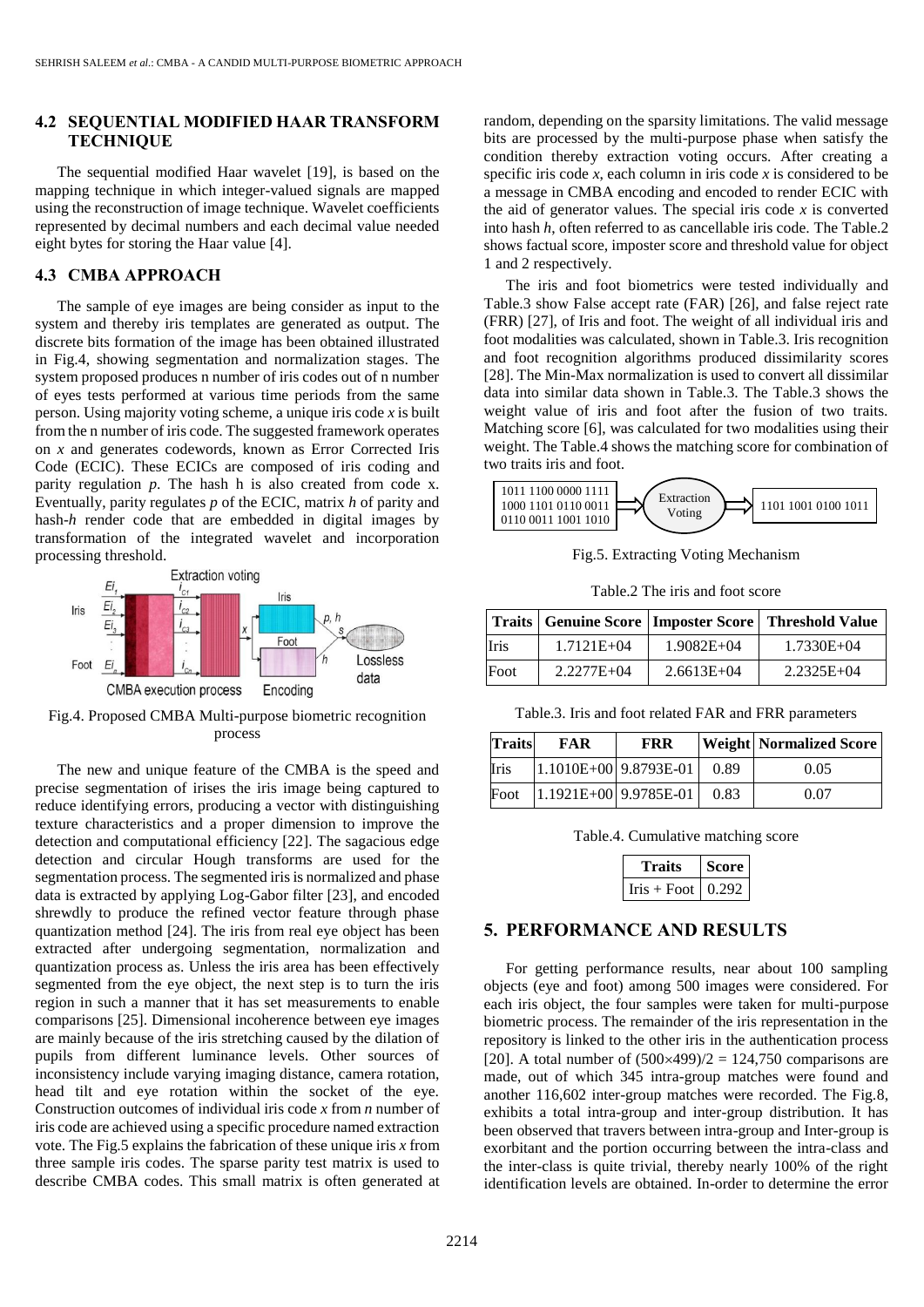correction capacity of CMBA, Reed Solomon (RS) [21], and code is being applied which eventually generate the results as illustrated in Fig.9. The selected RS and CMBA curves overlaid on top of the real and impostor normalized HD distributions. RS correction curves are also notably lower than the CMBA curves. It can be seen also. In comparison, the RS encoding is often less granular than the CMBA. It leads in efficiency loss, with the False Rejection Rate (FRR) and the False Acceptance Rate (FAR) levels.



Fig.7. Distribution record during Intra and Inter-group



Fig.8. Proposed error correction determination

## **6. CONCLUSION**

The CMBA system employed biometric features of iris and foot. For hamming archways and sequential modified classifier approaches of Haar transformation, weight was calculated of each biometric element. After normalization, the knowledge was combined. The Iris is divided into an easy and quick technique, based on the Sagacious edge detector and Hough transformation. For other approaches, the actual FRR and FAR are 2% and 0.38%, while the FRR and FAR suggested by CMBA are 1.87% and 0.365%. The framework uses CMBA codes for lower FRR and FAR. As a conclusion, it can be claimed that, compared to other reported technologies, the proposed system has superior performance in terms of reliability, accuracy and continuity.

### **REFERENCES**

[1] A. Melamed, "2018 Biometric Predictions: Advanced Biometric Technologies Take Off", Available at: https://www.biometricupdate.com/201801/2018-biometricpredictions-advanced-biometric-technologies-take-off, Accessed at 2018.

- [2] M2SYS, "False Rejection Rate," Available at: https://www.m2sys.com/blog/important-biometric-termsto-know/false-rejection-rate-what-does-it-mean-and-whyshould-i-care/, Accessed at 2018.
- [3] S. Ashraf, S. Saleem and T. Ahmed, "Sagacious Communication Link Selection Mechanism for Underwater Wireless Sensors Network", *International Journal of Wireless and Microwave Technologies*, Vol. 10, No. 4, pp. 22-33, 2020.
- [4] S. Ashraf, M. Gao, Z. Chen, S. Kamran and Z. Raza, "Efficient Node Monitoring Mechanism in WSN using Contikimac Protocol", *International Journal of Advanced Computer Science and Applications*, Vol. 8, No. 11, pp. 1- 13, 2017.
- [5] MSU Today, "Unlocking New Possibilities for Biometrics", Available at: http://msutoday.msu.edu/feature/2018/unlocking-newpossibilities-for-biometrics, Accessed at 2020.
- [6] S. Ashraf, S. Saleem and T. Ahmed, "Sagacious Communication Link Selection Mechanism for Underwater Wireless Sensors Network", *International Journal of Wireless and Microwave Technologies*, Vol. 10, No. 2, pp. 12-25, 2020.
- [7] M.N. Giannakos, K. Sharma, I.O. Pappas, V. Kostakos and E. Velloso, "Multimodal Data as a Means to Understand the Learning Experience", *International Journal of Information Management*, Vol. 48, No. 2, pp. 108-119, 2019.
- [8] J. Pandya, "Hacking Our Identity: The Emerging Threats from Biometric Technology", Available at: https://www.forbes.com/sites/cognitiveworld/2019/03/09/h acking-our-identity-the-emerging-threats-from-biometrictechnology, Accessed on 2020.
- [9] N. Sarfraz, "Adermatoglyphia: Barriers to Biometric Identification and the Need for a Standardized Alternative", *Cureus*, Vol. 11, No. 2, pp. 1-9, 2020.
- [10] F.G. Mohameed and Morooj K. Luaibi, "Facial Recognition Based on DWT-HOG-PCA Features with MLP Classifier", *Journal of Southwest Jiaotong University*, Vol. 54, No. 6, pp. 1-14, 2019.
- [11] D. Gafurov, "*Emerging Biometric Modalities: Challenges and Opportunities*", Springer, 2020.
- [12] R. Singh, "The essence of eigenvalues and eigenvectors in Machine Learning", Available at: https://towardsdatascience.com/the-essence-ofeigenvalues-and-eigenvectors-in-machine-learningf28c4727f56f, Accessed at 2019.
- [13] J.F. Doriguello and A. Montanaro, "Quantum Sketching Protocols for Hamming Distance and Beyond", *Physical Review A*, Vol. 99, pp. 1-13, 2019.
- [14] A. Herbadji, Z. Akhtar, K. Siddique and M. Cheniti, "Combining Multiple Biometric Traits Using Asymmetric Aggregation Operators for Improved Person Recognition", *Symmetry*, Vol. 12, No. 3, pp. 1-19, 2020.
- [15] S. Ashraf, Z.A. Arfeen, M.A. Khan and T. Ahmed, "SLM-OJ: Surrogate Learning Mechanism during Outbreak Juncture", *International Journal for Modern Trends in Science and Technology*, Vol. 6, No. 5, pp. 162-167, 2020.